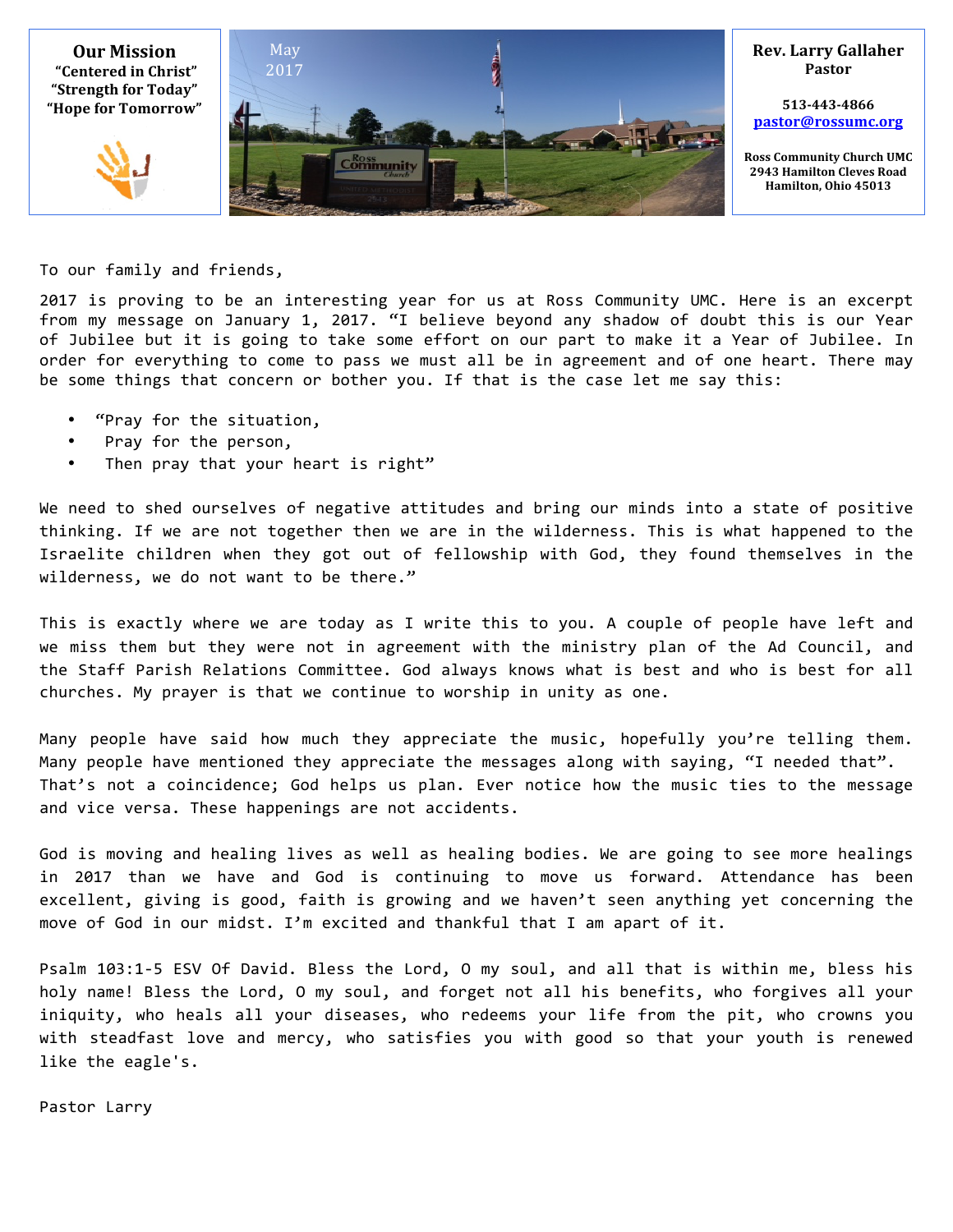**SCHEDULE**  $+$ **Sunday School**  $9:15 - 10:00$ *(For All Ages)*  $+$ **Fellowship**  $10:00 - 10:30$  $+$ **Church Service** 10:30 *(Children's Church 1st & 2nd Sunday's during summer* 

**SUNDAY MORNING**

 $\div$ **Thursday Service** Praise Music & Message 7:00 p.m.

#### **"Prayer Shawl Ministry"**

**Please spread the word: ------**If anyone has a family member, friend, etc. that is gravely ill, please let me know in the Sunday service, or email me at www.carolfarmer90@yahoo. com. Also contact me for more information. This program is 100% voluntary, and the Church has not spent a penny. We can also use more volunteers. Have a great day in the Lord.

*Submitted by Carol Farmer*

*Please send your e-mail address to* emily.fs.adams@gmail.com *if you would prefer to receive your issue* of *The Ross Community United Methodist Church Newsletter by e-mail.* 

*Thank You, Editor*



#### **CONTACTS**

| Pastor:                              |                                                           |
|--------------------------------------|-----------------------------------------------------------|
| Rev. Larry Gallaher                  | 513-443-4866                                              |
| <b>Church Office:</b>                |                                                           |
| Emily Adams                          | 513-868-2923                                              |
|                                      | emily.fs.adams@gmail.com                                  |
| Lay Leader:                          |                                                           |
| Jim Rechel                           | 513-521-5223                                              |
| <b>Church Council:</b>               |                                                           |
| Phil Brown                           | 513-868-2338                                              |
| <b>Pastor Parish Chair:</b>          |                                                           |
| Brenda Brown                         | 513-868-2338                                              |
| Trustees                             |                                                           |
| Wayne Estep                          | 513-896-5851                                              |
| <b>Sunday School Superintendant:</b> |                                                           |
| Sandy Hogeback                       | 812-593-2984                                              |
|                                      | <b>Nursery Attendant:</b> (Ages birth through four years) |
| Robin Montgomery                     | 513-892-2295                                              |
| <b>Prayer Chain:</b>                 |                                                           |
| Vicky Foster                         | 513-738-3748                                              |
| Newsletter:                          |                                                           |
| Phil Brown                           | 513-868-2338                                              |

**Visit the Ross Community United Methodist Church web page at: http://www.rossumc.org/**

#### **COMMUNION**



If you are **home bound** and would like to **receive communion** please contact the church office at  $(513)868-2923$ . Rev Larry Gallaher will return your call.

#### **MONTHLY MEETINGS**  $\ddagger$ **United Methodist Women**

**Second Tuesday of the month** *@ 10:00 a.m.*

 $\ddagger$ 

**Trustees - Nurture & Missions**

*First Tuesday of the month @ 6:30 p.m.*  $\ddagger$ 

**Church Council Second Monday of odd months** *@ 7:00 p.m.*

#### $\ddot{}$ **United Methodist Men** Last Saturday of the month *@ 9:00 a.m.*

#### **ALTAR FLOWERS**



**We pray that you enjoy** the **beautiful flower bouquets on** the

**Church Altar on Sunday mornings.**

If you wish to have special flowers to **commemorate** or in **memory** of a special **occasion** or **person please contact Debbie**  Gilman @ 513-923-9457 at least two weeks prior to the date you wish the **special flowers to be displayed.**

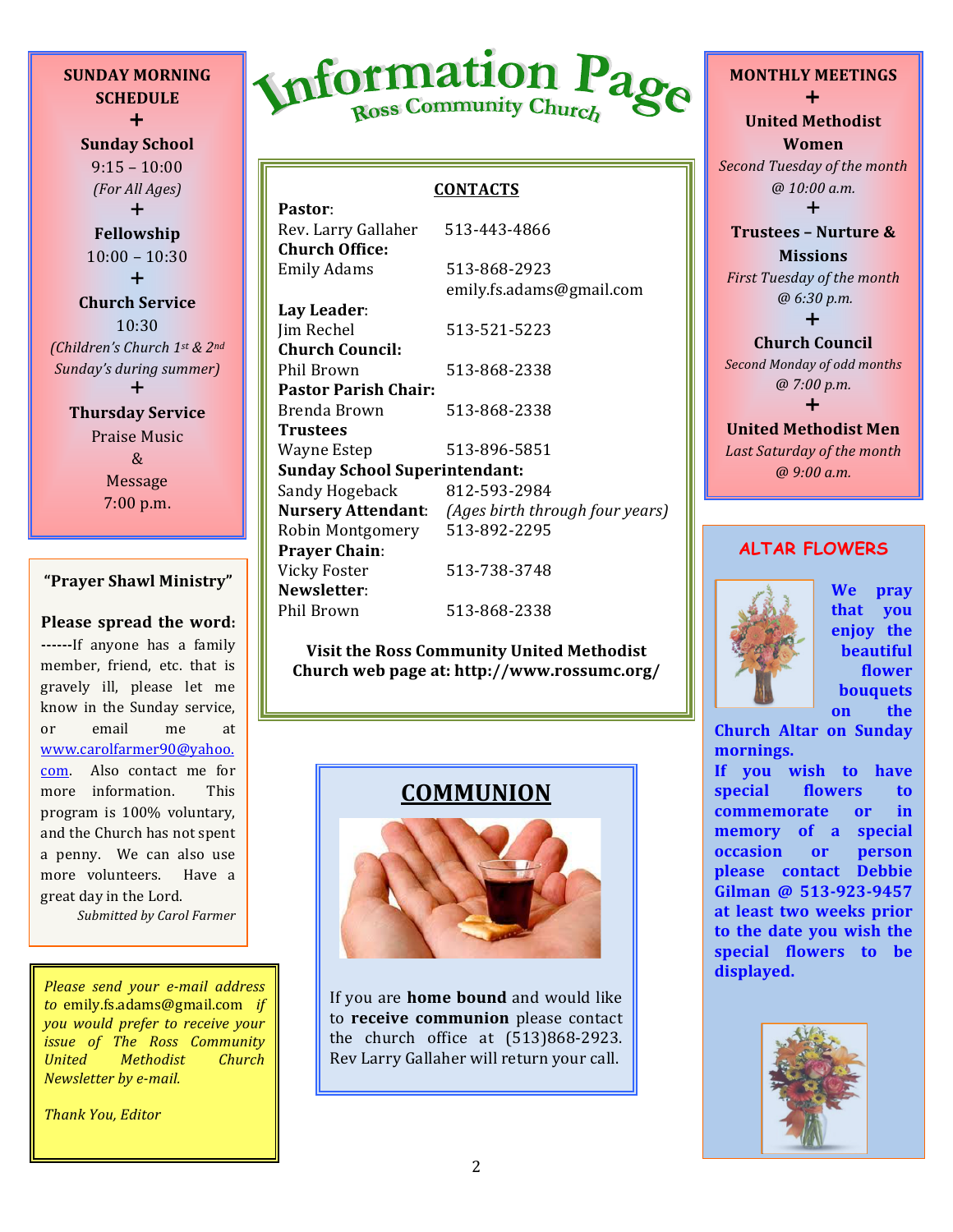*Ross Community Church United Methodist*

*Women*

*Faith, Hope & Love In Action*



*Submitted by Judy Creasy*

The next women's meeting will be on Monday, May 8 at 10:00 p.m. at the church. We will be getting ready for the "Victorian Tea" dinner. We are also meeting on Tuesday, May 9 at 1:00 p.m. to make sure everything is ready for the dinner.

The women's "Mother's and Special Others" dinner will be held on Tuesday, May 9 at 6:30 p.m. The theme will be "Victorian Tea". All women are welcome to invite their mothers, daughters or all friends to join us for a fun evening. Linda Estep will be selling dinner tickets up to the Sunday before the dinner.

We have received eight scholarship applications. We will be handing out all eight scholarships on "Graduation Sunday" in June.

If anyone wants to give a prayer shawl to an ill person please see **Carol Farmer, Brenda Oliver or Judy Creasy**.

The following women's meeting will be Tuesday, June 13 at 6:00 p.m. at a restaurant to be announced.

# **From The Church Office**

What a great Easter weekend with the Good Friday service and the Easter celebration! Eighty-eight people worshipped with us at the ecumenical service on Good Friday. If you missed the service, you can hear it on www.rossumc.org. The music by our Praise Band was once again, just awesome. Easter Sunday, 120 members and friends gathered for worship. That message (along with other Sunday messages) can also be found on our website. There is so much more to Easter than Jesus' rising from the grave. Sunday's message was about exactly that--we are now seated on His right hand and He is seated next to God, the Father. What a thought!

Lay Pastor Training: I'm excited about the lay pastor training class we are starting in May. Five or six individuals have now expressed interest. If you are interested and have not yet told me, let me know on Sunday so I can prepare enough materials. I recently came across an article on visiting that I will share in our first meeting.

Miles for Matthew: For the last two years, we have supported a very worthwhile event called Miles for Matthew. This 5K run/walk was created to honor the memory of 8-year-old Matthew Jester, who lost his life in 2013 due to juvenile diabetes. To date, more than \$40,000 for Type 1 Diabetes Research has been raised in Matthew's name. You have been very generous in past years by providing gift cards for a raffle that supports the research effort. Over the next two weeks we are asking you to help in one of two ways: (1) Bring a gift card of any type and denomination (please mark the amount) to church and place it in the basket in the narthex or (2) make a cash donation (note "Miles for Matthew" on the check memo line) and we will purchase gift cards with the money donated. Either way, your support this effort will be appreciated by Matthew's family and the Miles for Matthew organization. Please see www.milesformatthew.com for more information.

Look forward to seeing you Sunday.



The children's Sunday School class is in need of a few volunteers to teach the class for the summer and fall months. We have someone who is willing to do the month of July. Can you do one Sunday or more? Sunday School starts at 9:15 a.m. and ends at 10:00 a.m. If you are interested in doing this please let me know.

Thank You, Sandy Hogeback